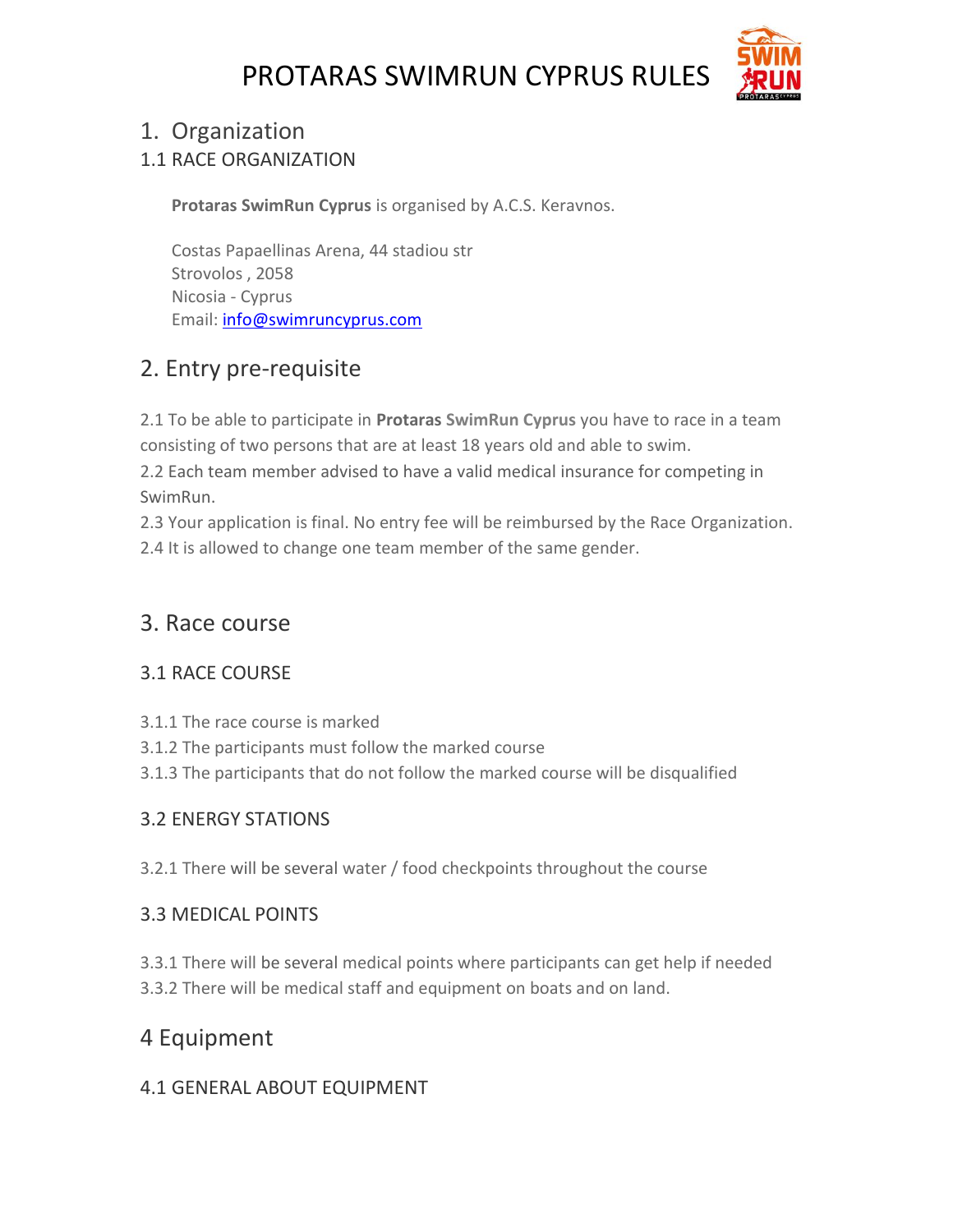

4.1.1 All teams need to bring all their equipment from start to finish, if a team fail to bring all their equipment to the finish line they will be disqualified.

#### 4.2 MANDATORY EQUIPMENT THAT THE ORGANIZATION WILL SUPPLY

Race bibs must be worn visible all the time during the race 2 Whistles, 1 per person Swim caps must be worn visible during all the swims

#### 4.3 RECOMMENDED EQUIPMENT

4.3.1 Water bladder

4.3.2 Tether

### 4.4 EQUIPMENT CHECK BEFORE THE RACE

Before the race there will be a mandatory gear check.

### 4.5 EQUIPMENT THAT IS NOT ALLOWED

4.5.1 Floatation help that is bigger than 100 cm x 60 cm.

4.5.2 No wetsuits can be modified with paint or color that washes off in the water. This will result in immediate disqualification.

4.5.3 Swim fins are NOT allowed if the fin is longer than 15 cm. Measurement is from the toe to the end of the fin.

# 5 Timing

## 5.1 TIMING

5.1.1 The time is from the start until the finish line

5.1.2 The team must pass all timing checkpoints and the finish line together

## 5.2 CUT OFFS

5.2.1 Throughout the course there will be cut offs where the teams need to pass by a certain time to be able to continue racing.

5.2.2 Information about the cut off times will be given the day before the start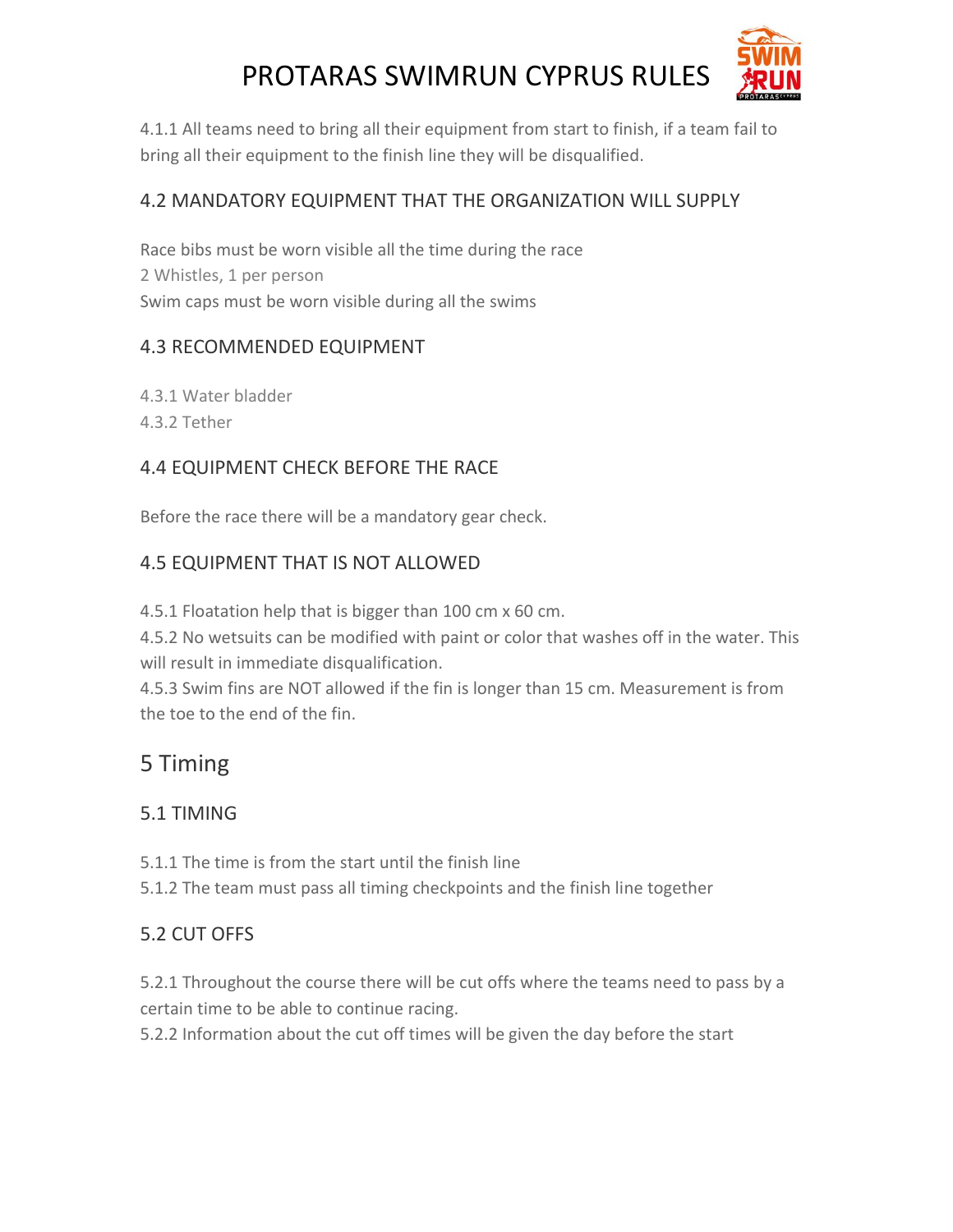

# 6 Racers responsibility

#### 6.1 GENERAL

6.1.1 The participants must know the rules and follow these

6.1.2 The participants shall respect other participants, organization, spectators and the people living in the race area.

6.1.3 The participants are not allowed to use unfair methods to get advantages

6.1.4 SwimRun is a clean sport and we do not accept any use of illegal substances

6.1.5 The participants are obliged to help in case of emergency if the organization is asking for it.

6.1.6 Each participant must show proof of identification at the race registration

## 6.2 BEFORE THE RACE

6.2.1 The participants can train and scout the course prior to the race but must respect the residents in the area and behave according to the local land use laws. Training recommendations for the area will be communicated via news letter to the racers as some areas are sensitive from an environmental perspective. These recommendations must be respected.

## 6.3 DURING THE RACE

6.3.1 The participants are participating at their own risk and cannot hold the organization responsible for any accident during the race.

6.3.2 The teams are obliged at their best ability to help another team that have been injured or being sick.

6.3.3 A team that has abandoned the race shall report it as soon as possible to the organization.

6.3.4 The participants are not allowed to throw trash in the nature. If a team is doing so, they will get disqualified.

6.3.5 For safety reasons we will allow NO tow-line on the first running sections of any race.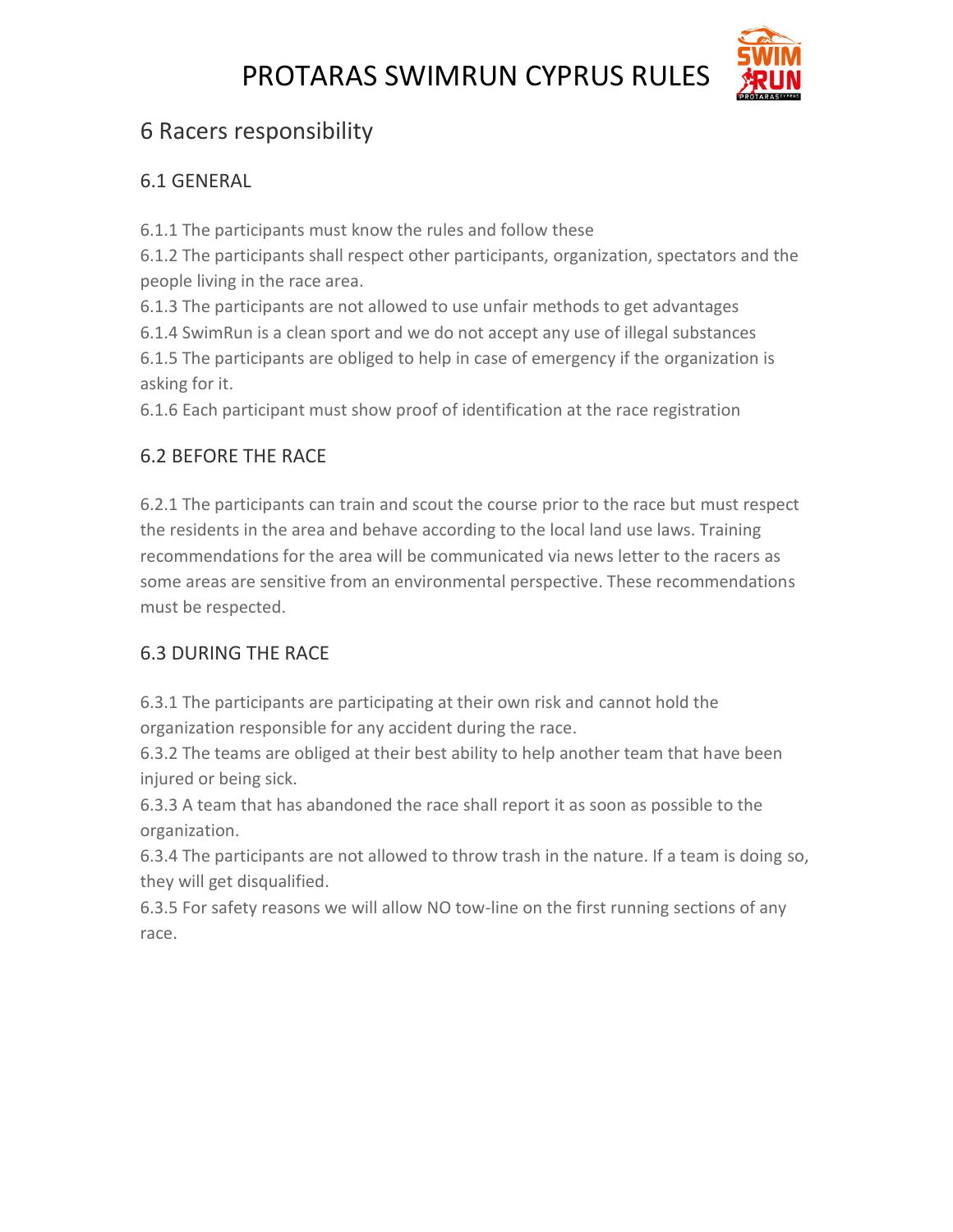

# 7 Rules

#### 7.1 RACE JURY

7.1.1 Race jury is the race director and two persons from the race organization.

- 7.1.2 The race jury is:
- Enforcing the rules
- Decide the outcome of a protest
- Decide about disqualification
- Decide about course changes and changes in the rules
- 7.1.3 At least two members of the jury is needed to be able to take a race jury decision.

7.1.4 The race jury has the right to use "common sense" to take a decision about arisen situation if it is not clear in the rules

7.1.5 The decision of the race jury is definitive.

## 7.2 PROTESTS

7.2.1 A protest must be given in written to the race organization within 30 minutes after finishing the race.

- 7.2.2 A protest must include:
- Time and location
- Team number and signatures of the team members
- Team number or team name of the team that the protest is against
- The reason for the protest
- If possible include witness with name or team number
- 7.2.3 A protest that does not fill the criteria of point 7.2.2 will be ignored.

7.2.4 A decision from the race jury will be communicated to those involved as soon as possible.

#### 7.3 DISQUALIFICATIONS

Offence against the rules leads to disqualification.

#### 7.4 EXTERNAL ASSISTANCE

It is not allowed to receive assistance from other people than the race organization. Each team must make their own way from start to finish.